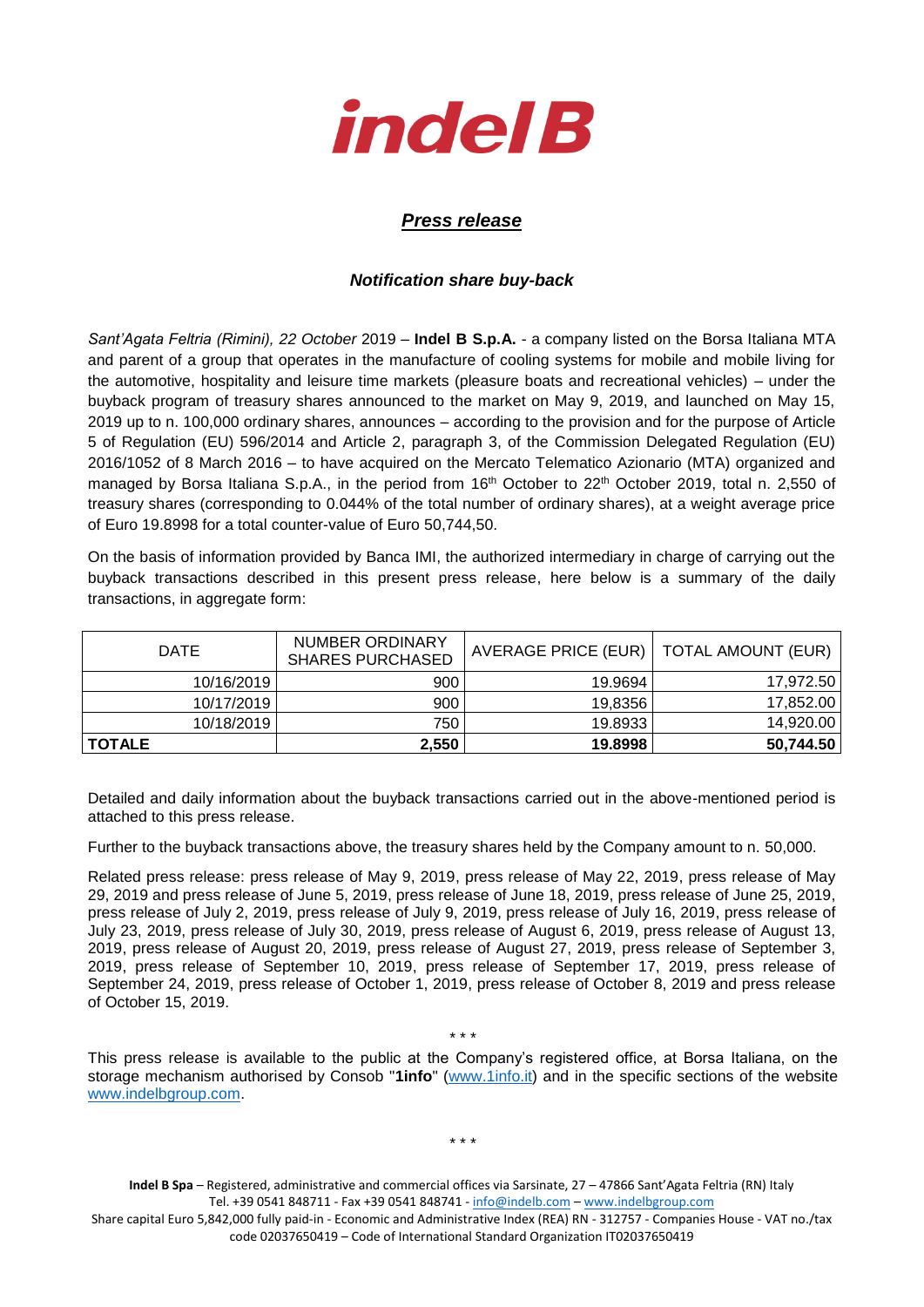*Indel B S.p.A. is a company listed on the MTA segment of the Italian stock exchange and is controlled by AMP.FIN S.r.l., in turn held entirely by the Berloni family. Indel B S.p.A. heads an important Group that operates worldwide and* has been active for the last 50 years in the mobile cooling sector applicable to the Automotive, Leisure time and Hospitality cooling segments. The Group also operates in mobile climate control, with specific reference to the *Automotive market, represented by commercial vehicles, minibuses, ambulances, agricultural and earth-moving machinery, and in the Cooling Appliances sector, which mainly comprises cellars for storing wine and small refrigerators for storing milk. The company has a market cap of approximately Euro 116 million.* 

## **Contact details**

| <b>INDEL B</b>              | <b>POLYTEMS HIR</b>            | FAST-COM                       |
|-----------------------------|--------------------------------|--------------------------------|
| Controller & IR             | IR and Financial Disclosures   | <b>Media Relations</b>         |
| Consuelo Vagnini            | Bianca Fersini Mastelloni      | Paolo Santagostino             |
| +39 0541 848 855            | +39 06.69923324; +39 336742488 | +39 349 3856585                |
| consuelo.vagnini@indelb.com | b.fersini@polytemshir.it       | paolo.santagostino@fast-com.it |